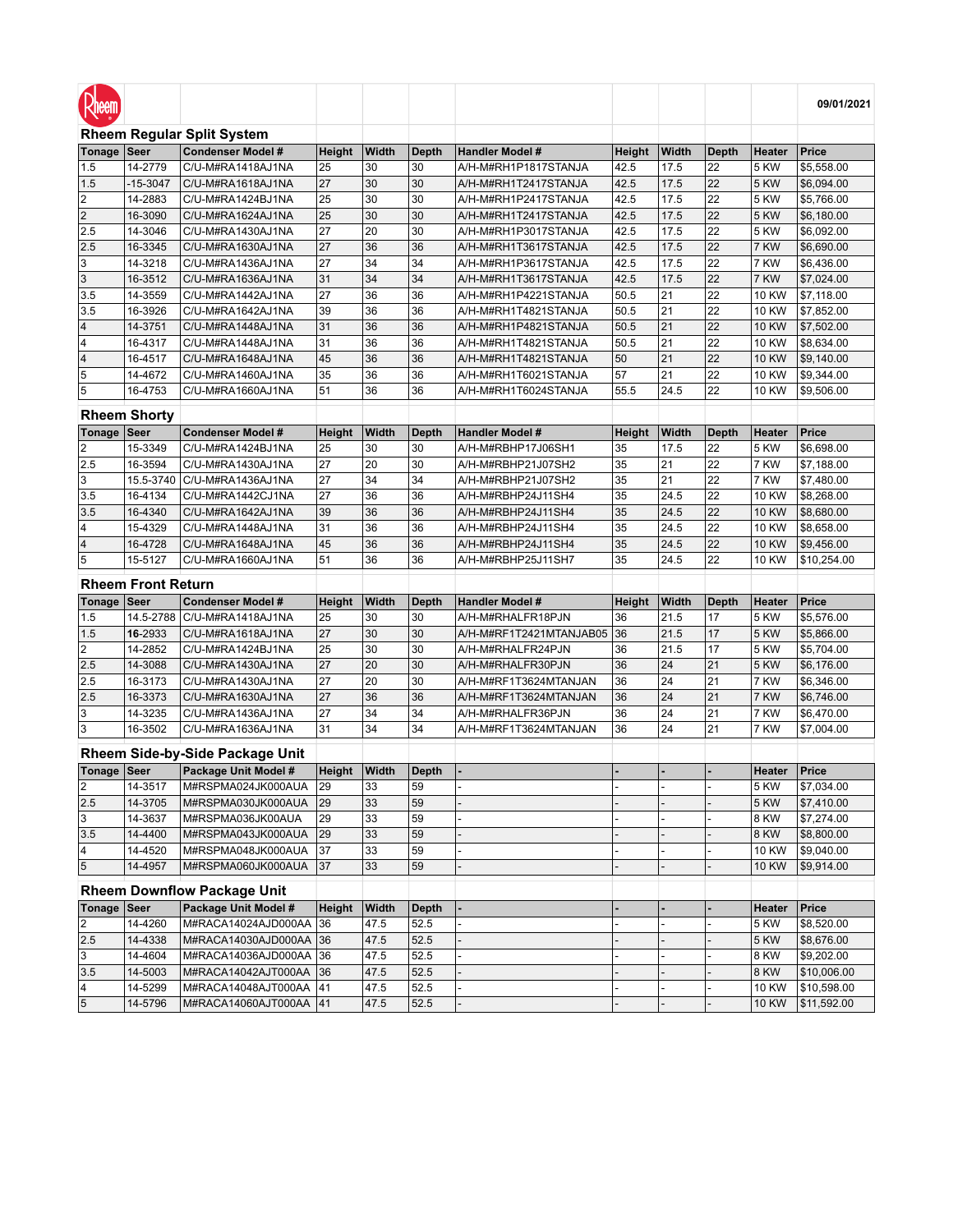|                | Carrier                     |                                     |        |       |              |                        |               |       |              |               |            |
|----------------|-----------------------------|-------------------------------------|--------|-------|--------------|------------------------|---------------|-------|--------------|---------------|------------|
|                |                             | <b>Carrier Regular Split System</b> |        |       |              |                        |               |       |              |               |            |
| Tonage         | ∣Seer                       | <b>Condenser Model #</b>            | Height | Width | <b>Depth</b> | <b>Handler Model #</b> | <b>Height</b> | Width | <b>Depth</b> | Heater        | Price      |
| 1.5            | 14-3135                     | C/U-M#24ACC418A003                  | 25     | 23    | 23           | A/H-M#FZ4ANP024L00     | 43            | 15    | 22           | 5 KW          | \$5,800.00 |
| 1.5            | 15-2880                     | C/U-M#24ACC418A003                  | 25     | 23    | 23           | A/H-M#FB4CNP018L00     | 43            | 15.5  | 22           | 5 KW          | \$5,900.00 |
| 1.5            | 16-2880                     | C/U-M#24ABC618A003                  | 29     | 26    | 26           | A/H-M#FB4CNP025L00     | 49            | 17.5  | 22           | 5 KW          | \$5.800.00 |
| 2              | 14-2800                     | C/U-M#24ACC424A003                  | 25     | 26    | 26           | A/H-M#FB4CNF024L00     | 43            | 15    | 22           | <b>5 KW</b>   | \$4,900.00 |
| 2              | 16-3100                     | C/U-M#24ABC624A003                  | 29     | 32    | 32           | A/H-M#FB4CNP025L00     | 50            | 17.5  | 22           | 5 KW          | \$5,100.00 |
| 2.5            | 14-2925                     | C/U-M#24ACC430A003                  | 32     | 32    | 32           | A/H-M#FB4CNF030L00     | 50            | 17.5  | 22           | <b>5 KW</b>   | \$5.500.00 |
| 2.5            | 16-3285                     | C/U-M#24ABC630A003                  | 33     | 32    | 32           | A/H-M#FX4DNF037L00     | 50            | 21.5  | 22           | <b>5 KW</b>   | \$5,800.00 |
| 2.5            | 16-3500                     | C/U-M#24ABC630A003                  | 33     | 32    | 32           | A/H-M#FV4CNF002L00     | 43            | 17.5  | 22           | 5 KW          | \$6,800.00 |
| 3              | 14-3100                     | C/U-M#24ACC436A003                  | 25     | 32    | 32           | A/H-M#FB4CNF036L00     | 50            | 17.5  | 22           | 8 KW          | \$5,900.00 |
| 3              | 16-3470                     | C/U-M#24ABC636A003                  | 29     | 35    | 35           | A/H-M#FX4DNF037L00     | 50            | 21.5  | 22           | 8 KW          | \$6,500.00 |
| 3.5            | 14-3450                     | C/U-M#24ACC442A003                  | 39     | 32    | 32           | A/H-M#FB4CNF042L00     | 50            | 21.5  | 22           | 8 KW          | \$6,800.00 |
| 3.5            | 16-3825                     | C/U-M#24ABC642A003                  | 39     | 35    | 35           | A/H-M#FX4DNF049L00     | 54            | 25    | 22           | 8 KW          | \$6,900.00 |
| $\overline{4}$ | 14-3750                     | C/U-M#24ACC448A003                  | 29     | 32    | 32           | A/H-M#FB4CNF048L00     | 50            | 21.5  | 22           | <b>10 KW</b>  | \$6,500.00 |
| 14             | 16-4125                     | C/U-M#24ABC648A003                  | 40     | 35    | 35           | A/H-M#FX4DNF049L00     | 54            | 25    | 22           | <b>10 KW</b>  | \$6,900.00 |
| $\overline{5}$ | 14-4190                     | C/U-M#24ACC460A003                  | 32     | 32    | 32           | A/H-M#FB4CNP060L00     | 54            | 21.5  | 22           | <b>10 KW</b>  | \$7,500.00 |
| 5              | 16-4650                     | C/U-M#24ABC660A003                  | 46     | 35    | 35           | A/H-M#FB4CNP061L00     | 60            | 25    | 22           | <b>10 KW</b>  | \$7,800.00 |
|                | <b>Carrier Front Return</b> |                                     |        |       |              |                        |               |       |              |               |            |
| Tonage         | ∣Seer                       | <b>Condenser Model #</b>            | Height | Width | <b>Depth</b> | <b>Handler Model #</b> | Height        | Width | <b>Depth</b> | <b>Heater</b> | Price      |
| 1.5            | 14-2750                     | C/U-M#24ACC418A003                  | 25     | 23    | 23           | A/H-M#FFMANP018T00     | 36.5          | 20.5  | 15           | 5 KW          | \$4.500.00 |
| 1.5            | 16-3000                     | C/U-M#24ABC618A003                  | 29     | 26    | 26           | A/H-M#FFMANP019T00     | 36.5          | 20.5  | 15           | <b>5 KW</b>   | \$4,900.00 |
| $\overline{2}$ | 14-2750                     | C/U-M#24ACC424A003                  | 25     | 26    | 26           | A/H-M#FFMANP024T00     | 36.5          | 20.5  | 15           | 5 KW          | \$4,900.00 |
| 2.5            | 14-3025                     | C/U-M#24ACC430A003                  | 32     | 32    | 32           | A/H-M#FFMANP030T00     | 39.5          | 22    | 19           | 5 KW          | \$5,400.00 |
| 3              | 14-3050                     | C/U-M#24ACC436A003                  | 25     | 32    | 32           | A/H-M#FFMANP036T00     | 39.5          | 22    | 19           | 8 KW          | \$5.500.00 |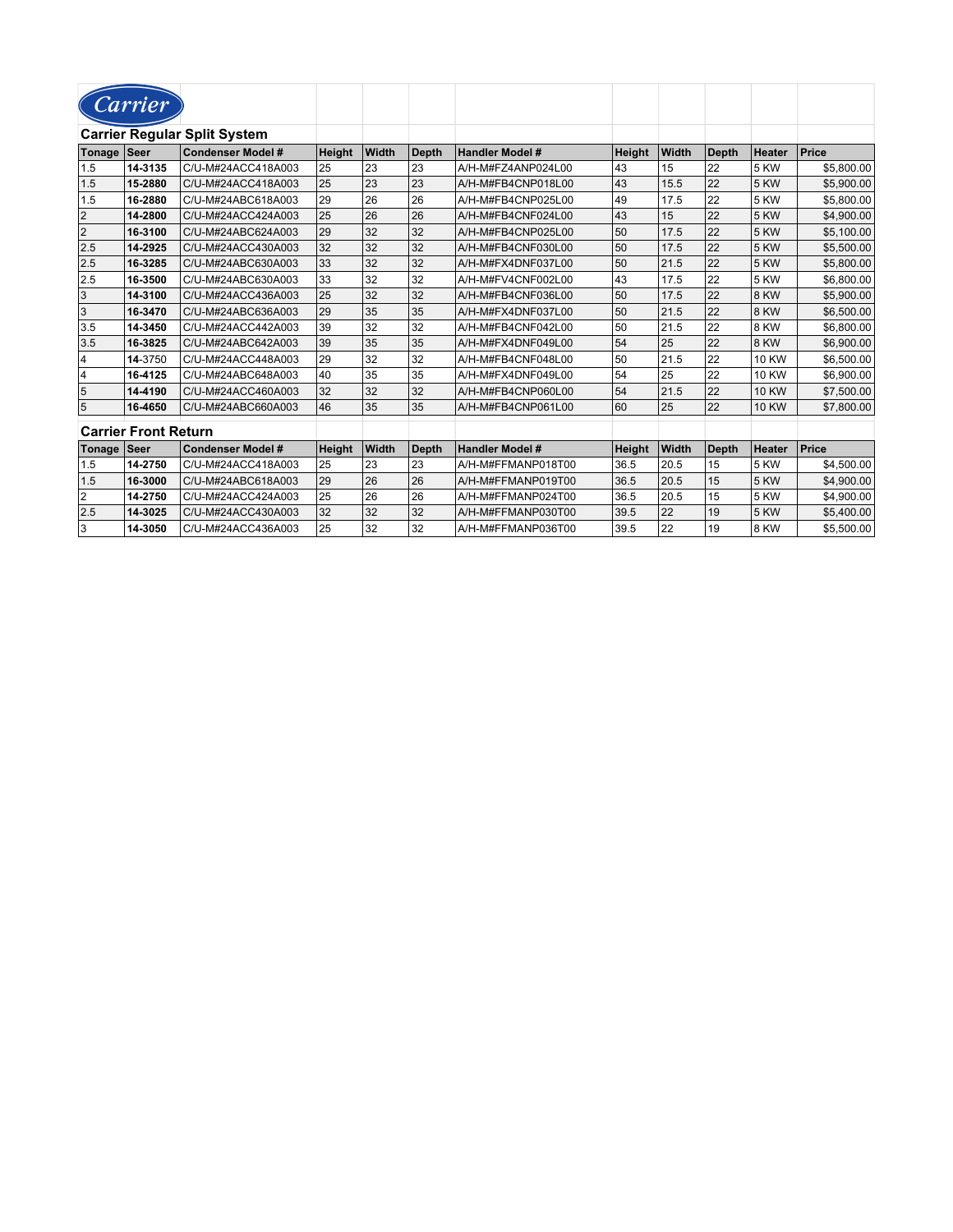|                         | <b>TRANE</b> ®            |                                   |                                         |               |       |              |                        |        |       |              |              |             |
|-------------------------|---------------------------|-----------------------------------|-----------------------------------------|---------------|-------|--------------|------------------------|--------|-------|--------------|--------------|-------------|
|                         |                           |                                   |                                         |               |       |              |                        |        |       |              |              |             |
|                         |                           | <b>Trane Regular Split System</b> |                                         |               |       |              |                        |        |       |              |              |             |
| Tonage                  | Seer                      | <b>New Cost</b>                   | <b>Condenser Model #</b>                | Height        | Width | <b>Depth</b> | <b>Handler Model #</b> | Height | Width | <b>Depth</b> | Heater       | Price       |
| 1.5                     | 14-3000                   |                                   | C/U-M#4TTR4018L1000A                    | 29            | 28.5  | 26           | A/H-M#TEM4A0B18S21SA   | 45     | 18.5  | 21.5         | 5 KW         | \$6,000.00  |
| 1.5                     | 15-3100                   |                                   | C/U-M#4TTR6018J1000A                    | 29            | 33    | 30           | A/H-M#TEM4A0B18S21SA   | 45     | 18.5  | 21.5         | 5 KW         | \$6,200.00  |
| $\overline{2}$          | 15-3200                   |                                   | C/U-M#4TTR4024L1000A                    | 29            | 28.5  | 26           | A/H-M#TEM4A0B24S21SA   | 45     | 18.5  | 21.5         | 5 KW         | \$6,500.00  |
| $\overline{2}$          | 16-3400                   |                                   | C/U-M#4TTR6024J1000A                    | 29            | 33    | 30           | A/H-M#TEM6A0B24H21SA   | 47     | 18.5  | 21.5         | 5 KW         | \$6,500.00  |
| 2.5                     | 14-3100                   |                                   | C/U-M#4TTR4030L1000A                    | 29            | 32.5  | 30           | A/H-M#TEM4A0B30S31SA   | 45     | 18.5  | 21.5         | 5 KW         | \$6,500.00  |
| 2.5                     | 15.5-3400                 |                                   | C/U-M#4TTR4030L1000A                    | 29            | 32.5  | 30           | A/H-M#TEM6A0B30H21SA   | 47     | 18.5  | 21.5         | 5 KW         | \$65,000.00 |
| 2.5                     | 16-3500                   |                                   | C/U-M#4TTR6030J1000A                    | 37            | 33    | 30           | A/H-M#TEM6A0B30H21SA   | 47     | 18.5  | 21.5         | 5 KW         | \$7,000.00  |
| 3                       | 14.5-3500                 |                                   | C/U-M#4TTR4036L1000A                    | 32.5          | 32.5  | 30           | A/H-M#TEM4A0C36S41SA   | 51.5   | 23.5  | 21.5         | <b>10 KW</b> | \$7,000.00  |
|                         | 15-3600                   |                                   | C/U-M#4TTR4037L1000A                    | 33            | 33    | 30           | A/H-M#TEM4A0C42S41SA   | 51.5   | 23.5  | 21.5         | <b>10 KW</b> | \$7,000.00  |
| $\overline{3}$          | 17-3850                   |                                   | C/U-M#4TTR6036J1000A                    | 37            | 37    | 34           | A/H-M#TEM4A0C42S41SA   | 51.5   | 23.5  | 21.5         | <b>10 KW</b> | \$7,000.00  |
| $\overline{\mathsf{3}}$ | 16.5-3800                 |                                   | C/U-M#4TTR6036J1000A                    | 37            | 37    | 34           | A/H-M#TEM6A0C36H31SA   | 51.5   | 23.5  | 21.5         | <b>10 KW</b> | \$7,200.00  |
| 3.5                     | 15-3700                   |                                   | C/U-M#4TTR4042L1000A                    | 30            | 37    | 34           | A/H-M#TEM4A0C42S41SA   | 51.5   | 23.5  | 21.5         | <b>10 KW</b> | \$7,400.00  |
| 3.5                     | 16-3900                   |                                   | C/U-M#4TTR6042J1000A                    | 45            | 37    | 34           | A/H-M#TEM4A0C42S41SA   | 51.5   | 23.5  | 21.5         | <b>10 KW</b> | \$7,500.00  |
| 3.5                     | 17-4100                   |                                   | C/U-M#4TTR6042J1000A                    | 45            | 37    | 34           | A/H-M#TEM6A0C48H41SA   | 56     | 23.5  | 22           | <b>10 KW</b> | \$7,800.00  |
| 4                       | 145-4100                  |                                   | C/U-M#4TTR4048L1000A                    | 30            | 37    | 34           | A/H-M#TEM4A0C48S41SA   | 51.5   | 23.5  | 21.5         | <b>10 KW</b> | \$7,900.00  |
| $\vert$ 4               | 15-4250                   |                                   | C/U-M#4TTR6048J1000A                    | 45            | 37    | 34           | A/H-M#TEM4A0C60S51SA   | 51.5   | 23.5  | 21.5         | <b>10 KW</b> | \$8,100.00  |
| $\overline{4}$          | 16-4500                   |                                   | C/U-M#4TTR6049J1000A                    | 45            | 37    | 34           | A/H-M#TEM4A0C48S41SA   | 51.5   | 23.5  | 21.5         | 10 KW        | \$8,500.00  |
| $\overline{4}$          | 17-4870                   |                                   | C/U-M#4TTR6049J1000A                    | 45            | 37    | 34           | A/H-M#TEM6A0C48H41SA   | 56     | 23.5  | 21.5         | <b>10 KW</b> | \$8,540.00  |
| $\overline{5}$          | 14-4250                   |                                   | C/U-M#4TTR4060L1000A                    | 37            | 37    | 34           | A/H-M#TEM4A0C60S51SA   | 51.5   | 23.5  | 21.5         | <b>10 KW</b> | \$8,600.00  |
| 5                       | 15-4500                   |                                   | C/U-M#4TTR6061C1000A                    | 45            | 37    | 34           | A/H-M#TEM4A0C60S51SA   | 51.5   | 23.5  | 21.5         | <b>10 KW</b> | \$9,000.00  |
| $\overline{5}$          | 16-5000                   |                                   | C/U-M#4TTR6061C1000A 45                 |               | 37    | 34           | A/H-M#TEM6A0C60H51SA   | 56     | 23.5  | 21.5         | 10 KW        | \$9,500.00  |
|                         | <b>Trane Front Return</b> |                                   |                                         |               |       |              |                        |        |       |              |              |             |
| Tonage                  | Seer                      | <b>New Cost</b>                   | <b>Condenser Model #</b>                | <b>Height</b> | Width | <b>Depth</b> | <b>Handler Model #</b> | Height | Width | <b>Depth</b> | Heater       | Price       |
| 2                       | 14-3000                   |                                   | C/U-M#4TTR4018L1000A                    | 29            | 28.5  | 26           | A/H-M#TMM4A0A18S21SA   | 36.5   | 20.5  | 15           | 5 KW         | \$5,500.00  |
| 2.5                     | 14-3250                   |                                   | C/U-M#4TTR6018J1000A                    | 29            | 33    | 30           | A/H-M#TMM5A0B24M21SA   | 29.5   | 22    | 19           | 5 KW         | \$6,000.00  |
| 3                       | 14-3500                   |                                   | C/U-M#4TTR4024L1000A                    | 29            | 28.5  | 26           | A/H-M#TMM4A0A24S21SA   | 36.5   | 20.5  | 15           | 5 KW         | \$6,450.00  |
|                         |                           | Trane Side-by-Side Package Unit   |                                         |               |       |              |                        |        |       |              |              |             |
| Tonage                  | Seer                      | <b>New Cost</b>                   | Package Unit Model #                    | Height        | Width | Depth        |                        |        |       |              | Heater       | Price       |
| 2                       | 14-3150                   |                                   | M#4TCC4024A1000A                        | 35.5          | 49    | 42           |                        |        |       |              | 5 KW         | \$5,900.00  |
| 2.5                     | 14-3300                   |                                   | M#4TCC4030A1000A                        | 35.5          | 49    | 42           |                        |        |       |              | 5 KW         | \$6,200.00  |
| 3                       | 14-3400                   |                                   | M#4TCC4036A1000A                        | 37.5          | 49    | 42           |                        |        |       |              | 8 KW         | \$6,400.00  |
| 3.5                     | 14-3700                   |                                   | M#4TCC4042A1000A                        | 37.5          | 59    | 44           |                        |        |       |              | 8 KW         | \$7,000.00  |
| 4                       | 14-3700                   |                                   | M#4TCC4048A1000A                        | 40            | 59    | 44           |                        |        |       |              | <b>10 KW</b> | \$7,000.00  |
| $\overline{5}$          | 14-4050                   |                                   | M#4TCC4060A1000A                        | 40            | 59    | 44           |                        |        |       |              | <b>10 KW</b> | \$7,700.00  |
|                         |                           |                                   | Trane Over/Under Heat Pump Package Unit |               |       |              |                        |        |       |              |              |             |
| Tonage                  | Seer                      | <b>New Cost</b>                   | Package Unit Model #                    | Height        | Width | <b>Depth</b> |                        |        |       |              |              | Price       |
| 2                       | 14-4500                   |                                   | M#4WHC4024A1000AB                       | 30.5          | 31.5  | 44           |                        |        |       |              |              | \$7,100.00  |
| 2.5                     | 14-4800                   |                                   | M#4WHC4030A1000B                        | 30.5          | 31.5  | 44           |                        |        |       |              |              | \$7,400.00  |
| 3                       | 14-4950                   |                                   | M#4WHC4036A1000B                        | 30.5          | 31.5  | 44           |                        |        |       |              |              | \$7,650.00  |
| 3.5                     | 14-5250                   |                                   | M#4WHC4042A1000B                        | 30.5          | 31.5  | 44           |                        |        |       |              |              | \$8,000.00  |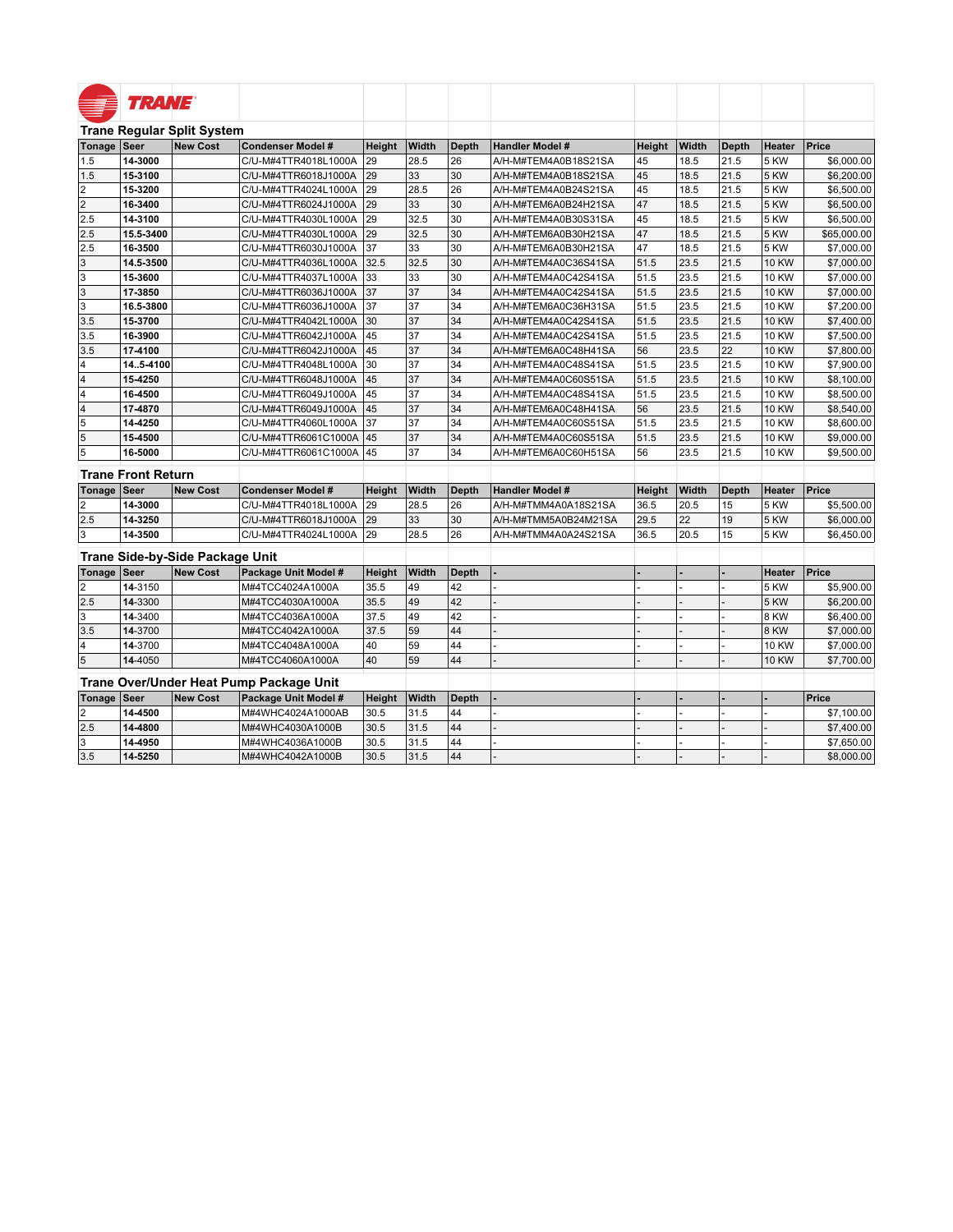|                       |         | Amana                        |                   |        |       |                   |                        |        |          |              |              |            |
|-----------------------|---------|------------------------------|-------------------|--------|-------|-------------------|------------------------|--------|----------|--------------|--------------|------------|
|                       |         | Amana Regular Split System   |                   |        |       |                   |                        |        |          |              |              |            |
| Tonage                | Seer    | <b>New Cost</b>              | Condenser Model # | Height | Width | <b>Depth</b>      | <b>Handler Model #</b> | Height | Width    | <b>Depth</b> | Heater       | Price      |
| 1.5                   | 14-3000 |                              | C/U-M#ASX140181   | 27.5   | 26    | 26                | A/H-M#ASPT25B14        | 45     | 17.5     | 16.5         | 5 KW         | \$5,000.00 |
| 1.5                   | 16-3400 |                              | C/U-M#ASX160181   | 32.5   | 29    | 29                | A/H-M#ASPT25B14        | 45     | 17.5     | 21           | <b>5 KW</b>  | \$5,100.00 |
| $\overline{2}$        | 14-2750 |                              | C/U-M#ASX140241   | 27.5   | 26    | 26                | A/H-M#ARUF29B14        | 45     | 17.5     | 16.5         | <b>5 KW</b>  | \$5,200.00 |
| 2                     | 16-3000 |                              | C/U-M#ASX160241   | 32.5   | 29    | 29                | A/H-M#ASPT29B14        | 53.5   | 17.5     | 21           | <b>5 KW</b>  | \$5,500.00 |
| 2.5                   | 14-2800 |                              | C/U-M#ASX140301   | 32.5   | 29    | 29                | A/H-M#ARUF31B14        | 53.5   | 17.5     | 21           | 5 KW         | \$5,600.00 |
| 2.5                   | 16-3100 |                              | C/U-M#ASX160311   | 38.5   | 29    | 29                | A/H-M#ASPT37C14        | 53.5   | 17.5     | 21           | <b>5 KW</b>  | \$6,000.00 |
| 3                     | 14-2850 |                              | C/U-M#ASX140361   | 32.5   | 29    | 29                | A/H-M#ASPT37C14        | 45     | 17.5     | 21           | 8 KW         | \$6,200.00 |
| l3                    | 16-3250 |                              | C/U-M#ASX160371   | 36.5   | 35.5  | 35.5              | A/H-M#ASPT47D14        | 53.5   | 24.5     | 21           | 8 KW         | \$6,500.00 |
| 3.5                   | 14-3250 |                              | C/U-M#ASX140421   | 36.5   | 29    | 29                | A/H-M#ARUF47D14        | 28     | 24.5     | 21           | <b>10 KW</b> | \$6,500.00 |
| 3.5                   | 16-3450 |                              | C/U-M#ASX160421   | 36.5   | 35.5  | 35.5              | A/H-M#ASPT49D14        | 58     | 24.5     | 21           | <b>10 KW</b> | \$6,800.00 |
| 14                    | 14-3400 |                              | C/U-M#ASX140481   | 36.5   | 35.5  | 35.5              | A/H-M#ASPT59C14        | 54     | 21       | 21           | <b>10 KW</b> | \$6,800.00 |
| 4                     | 16-3600 |                              | C/U-M#ASX160481   | 36.5   | 35.5  | 35.5              | A/H-M#ASPT61D14        | 58     | 24.5     | 21           | <b>10 KW</b> | \$7,000.00 |
| 5                     | 14-3600 |                              | C/U-M#ASX140601   | 38.5   | 35.5  | 35.5              | A/H-M#ASPT61D14        | 58     | 24.5     | 21           | <b>10 KW</b> | \$7,100.00 |
| 5                     | 16-3900 |                              | C/U-M#ASX160601   | 38.5   | 35.5  | 35.5              | A/H-M#ASPT61D14        | 58     | 24.5     | 21           | <b>10 KW</b> | \$7,500.00 |
|                       |         | Amana 10 Year Labor Warranty |                   |        |       |                   |                        |        |          |              |              |            |
| <b>Promotion Code</b> |         |                              |                   |        |       | <b>Valid Thru</b> |                        |        | Price    |              |              |            |
| *399*                 |         |                              |                   |        |       | 30 Days           |                        |        | \$975.00 |              |              |            |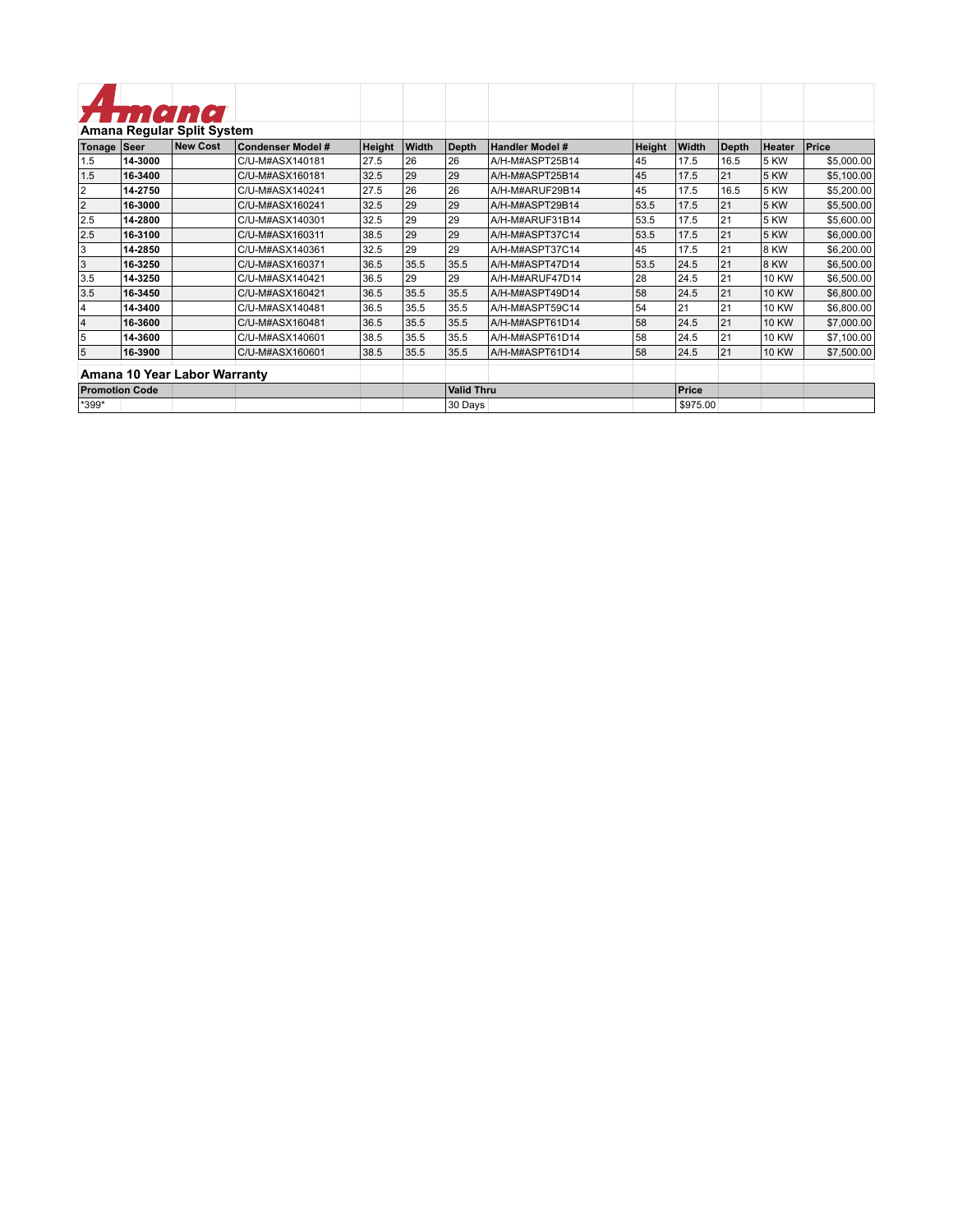| <i>l</i> l bryanti |         |                                  |                      |        |       |       |  |  |               |            |
|--------------------|---------|----------------------------------|----------------------|--------|-------|-------|--|--|---------------|------------|
|                    |         | Bryant Side-by-Side Package Unit |                      |        |       |       |  |  |               |            |
| Tonage Seer        |         | New Cost                         | Package Unit Model # | Height | Width | Depth |  |  | <b>Heater</b> | Price      |
| 12                 | 14-3200 |                                  | M#PA4ZNB024000TP     | 31     | 51ء   | 32    |  |  | 5 KW          | \$6,000.00 |
| 2.5                | 14-3400 |                                  | M#PA4ZNB030000TP     | 31     | 51    | 32    |  |  | 5 KW          | \$6,200.00 |
| 13                 | 14-3700 |                                  | M#PA4ZNB036000TP     | 31     | 151   | 32    |  |  | 7 KW          | \$6,800.00 |
| 3.5                | 14-3900 |                                  | M#PA4ZNA042000TP     | 34.5   | 51    | 32    |  |  | 7 KW          | \$7,200.00 |
| 14                 | 14-4000 |                                  | M#PA4ZNA048000TP     | 42.5   | 51    | 32    |  |  | 10 KW         | \$7,500.00 |
| 15                 | 14-4400 |                                  | M#PA4ZNA060000TP     | 42.5   | 51    | 32    |  |  | <b>10 KW</b>  | \$7,800.00 |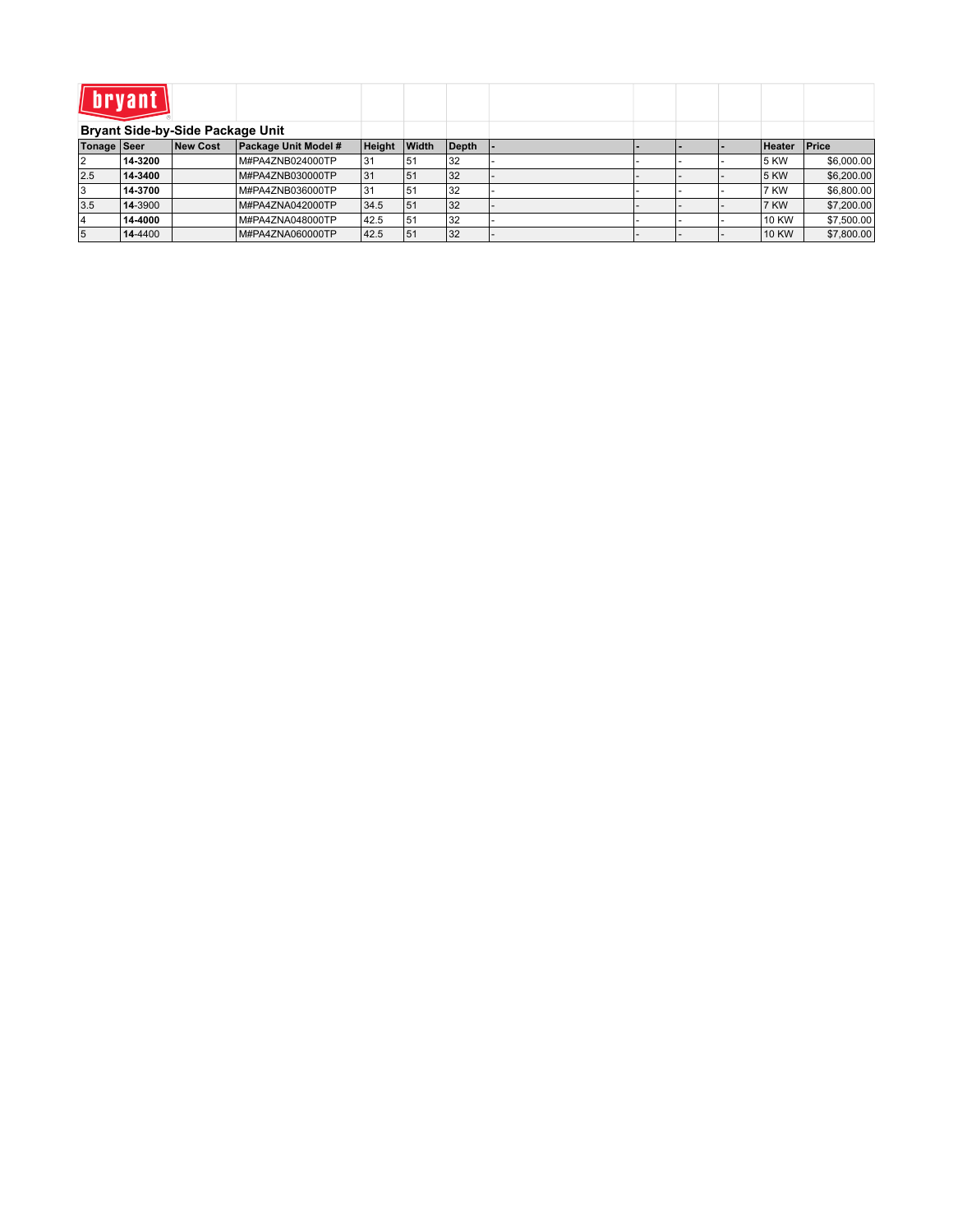| First Co.      |            |                 |                                            |        |              |              |                        |        |       |              |               |            |
|----------------|------------|-----------------|--------------------------------------------|--------|--------------|--------------|------------------------|--------|-------|--------------|---------------|------------|
|                |            |                 | First Company Pancake A/H with Rheem C/U   |        |              |              |                        |        |       |              |               |            |
| Tonage Seer    |            | New Cost        | <b>Condenser Model #</b>                   | Height | Width        | <b>Depth</b> | <b>Handler Model #</b> | Height | Width | Depth        | <b>Heater</b> | Price      |
| 1.5            | 14-2550    |                 | C/U-M#RA1418AJ1NA                          | 25     | 30           | 30           | A/H-M#19HX5R410A       | 10     | 37.5  | 21           | 5 KW          | \$4,800.00 |
| $\overline{2}$ | 14-2650    |                 | C/U-M#RA1424AJ1NA                          | 25     | 30           | 30           | A/H-M#24HX5R410A       | 10     | 37.5  | 21           | 5 KW          | \$4,900.00 |
| 2.5            | 142800     |                 | C/U-M#RA1430AJ1NA                          | 27     | 30           | 30           | A/H-M#30HX5R410A       | 10     | 43.5  | 21           | 5 KW          | \$5,200.00 |
| 3              | 14-2900    |                 | C/U-M#RA1436AJ1NA                          | 27     | 34           | 34           | A/H-M#36HX5R410A       | 10     | 49.5  | 21           | 8 KW          | \$5,500.00 |
|                |            |                 | First Company Pancake A/H with Goodman C/U |        |              |              |                        |        |       |              |               |            |
| Tonage Seer    |            | New Cost        | <b>Condenser Model #</b>                   | Height | <b>Width</b> | <b>Depth</b> | Handler Model #        | Height | Width | <b>Depth</b> | <b>Heater</b> | Price      |
| 1.5            | 14-2400    |                 | C/U-M#GSX140181                            | 26     | 26           | 26           | A/H-M#19HX5R410A       | 10     | 37.5  | 21           | 5 KW          | \$4,800.00 |
| 2              | 14-2550    |                 | C/U-M#GSX140241                            | 27.5   | 26           | 26           | A/H-M#24HX5R410A       | 10     | 37.5  | 21           | 5 KW          | \$4,900.00 |
| 2.5            | 14-2650    |                 | C/U-M#GSX140301                            | 32.5   | 29           | 29           | A/H-M#30HX5R410A       | 10     | 43.5  | 21           | 5 KW          | \$5,100.00 |
| 3              | 14 -- 2800 |                 | C/U-M#GSX140361                            | 32.5   | 29           | 29           | A/H-M#36HX5R410A       | 10     | 49.5  | 21           | 8 KW          | \$5,200.00 |
|                |            |                 | First Company Pancake A/H with Trane C/U   |        |              |              |                        |        |       |              |               |            |
| Tonage   Seer  |            | <b>New Cost</b> | <b>Condenser Model #</b>                   | Height | Width        | <b>Depth</b> | <b>Handler Model #</b> | Height | Width | <b>Depth</b> | <b>Heater</b> | Price      |
| 1.5            | 14-2600    |                 | C/U-M#4TTR4018L000A                        | 29     | 28.5         | 26           | A/H-M#19HX5R410A       | 10     | 37.5  | 21           | 5 KW          | \$5,000.00 |
| $\overline{2}$ | 14-2700    |                 | C/U-M#4TTR4024L000A                        | 29     | 28.5         | 26           | A/H-M#24HX5R410A       | 10     | 37.5  | 21           | 5 KW          | \$5,500.00 |
| 2.5            | 14-2800    |                 | C/U-M#4TTR4030L000A                        | 29     | 32.5         | 30           | A/H-M#30HX5R410A       | 10     | 43.5  | 21           | 5 KW          | \$6,000.00 |
| 3              | 14-2900    |                 | C/U-M#4TTR4036L000A                        | 32.5   | 32.5         | 30           | A/H-M#36HX5R410A       | 10     | 49.5  | 21           | 8 KW          | \$6,500.00 |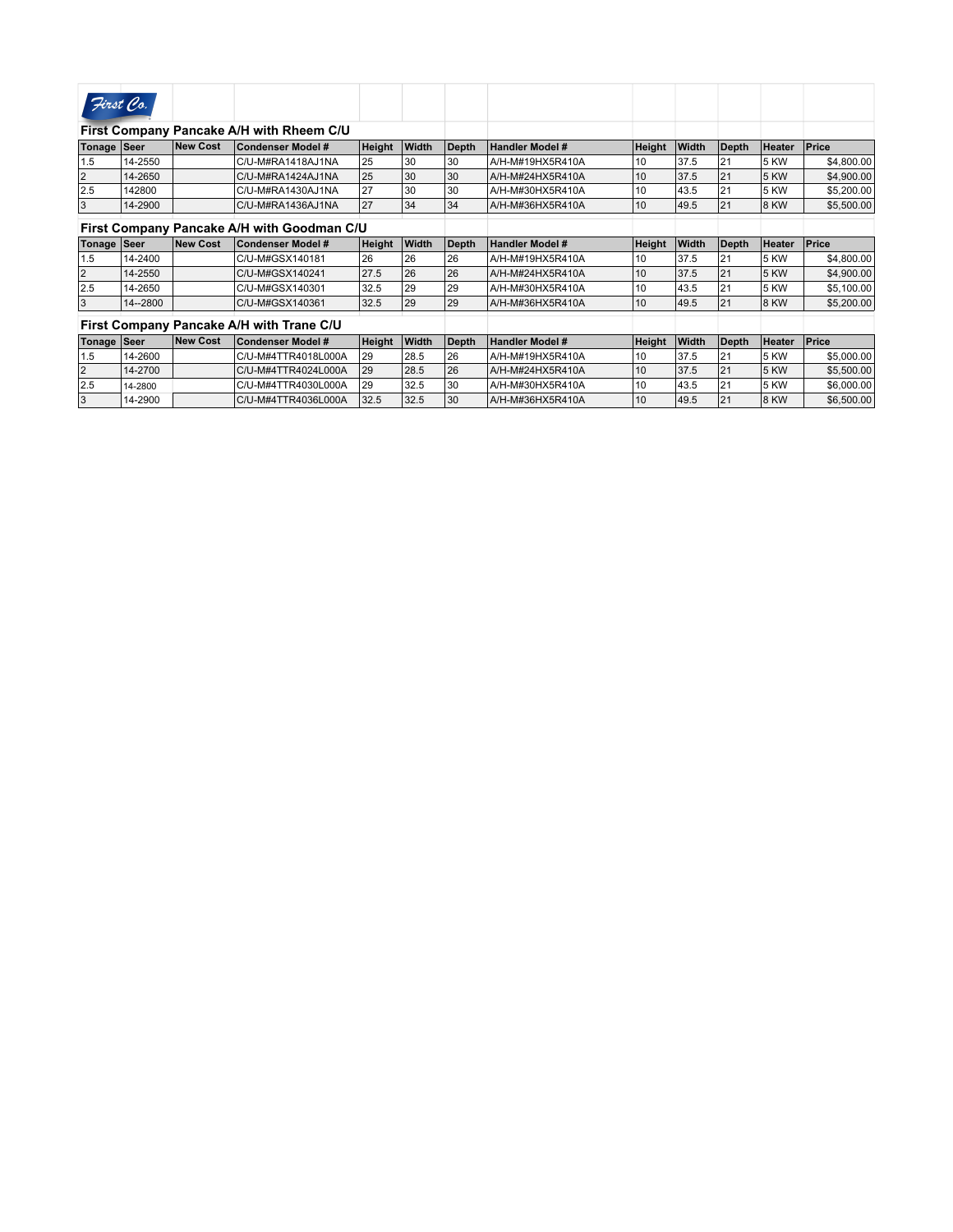|                         |                             | Goodman                             |        |       |              |                        |            |       |                 |               |              |
|-------------------------|-----------------------------|-------------------------------------|--------|-------|--------------|------------------------|------------|-------|-----------------|---------------|--------------|
|                         |                             | <b>Goodman Reqular Split System</b> |        |       |              |                        |            |       |                 |               |              |
| Tonage                  | <b>Seer</b>                 | <b>Condenser Model #</b>            | Height | Width | <b>Depth</b> | <b>Handler Model #</b> | Height     | Width | Depth           | <b>Heater</b> | <b>Price</b> |
| 1.5                     | 14-2500                     | C/U-M#GSX140181                     | 26     | 26    | 26           | A/H-M#ARUF25B14        | 45         | 17.5  | 21              | 5 KW          | \$4,500.00   |
| 1.5                     | 15-2600                     | C/U-M#GSX140191                     | 27.5   | 26    | 26           | A/H-M#ASPT29B14        | 53.5       | 17.5  | 21              | <b>5 KW</b>   | \$4,800.00   |
| 1.5                     | 16-2700                     | C/U-M#GSX160181                     | 32.5   | 29    | 26           | A/H-M#ASPT25B14        | 45         | 17.5  | 21              | 5 KW          | \$5,100.00   |
| $\overline{\mathbf{c}}$ | 14-2600                     | C/U-M#GSX140241                     | 27.5   | 26    | 26           | A/H-M#ARUF29B14        | 45         | 17.5  | 21              | 5 KW          | \$5,220.00   |
| $\overline{2}$          | 14-2650                     | C/U-M#GSX140251                     | 27.5   | 26    | 26           | A/H-M#ASPT29B14        | 53.5       | 17.5  | 21              | 5 KW          | \$5,200.00   |
| $\overline{2}$          | 16-2800                     | C/U-M#GSX160241                     | 32.5   | 29    | 29           | A/H-M#ASPT29B14        | 53.5       | 17.5  | 21              | 5 KW          | \$5,600.00   |
| $\overline{2}$          | 16-2900                     | C/U-M#GSX160241                     | 32.5   | 29    | 29           | A/H-M#AVPTC30C14       | 49         | 21    | 21              | 5 KW          | \$5,800.00   |
| 2.5                     | 14-2700                     | C/U-M#GSX140301                     | 32.5   | 29    | 29           | A/H-M#ASPT36C14        | 49         | 21    | 21              | <b>5 KW</b>   | \$5,400.00   |
| 2.5                     | 15-2800                     | C/U-M#GSX160301                     | 36.5   | 29    | 29           | A/H-M#ASPT37B14        | 53.5       | 17.5  | $\overline{21}$ | 5 KW          | \$5,600.00   |
| 2.5                     | 16-2950                     | C/U-M#GSX160301                     | 36.5   | 29    | 29           | A/H-M#ASPT37C14        | 53.5       | 21    | 21              | 5 KW          | \$5,900.00   |
| 3                       | 14.5-2800                   | C/U-M#GSX140361                     | 32.5   | 29    | 29           | A/H-M#ASPT39C14        | 49         | 21    | 21              | 8 KW          | \$5,950.00   |
| $\vert$ 3               | 15-2800                     | C/U-M#GSX160361                     | 28.5   | 29    | 29           | A/H-M#ASPT37C14        | 53.5       | 21    | 21              | 8 KW          | \$5,950.00   |
| 3                       | 16-3100                     | C/U-M#GSX160361                     | 28.5   | 29    | 29           | A/H-M#ASPT47D14        | 53.5       | 24.5  | 21              | 8 KW          | \$6,200.00   |
| 3.5                     | 14-3100                     | C/U-M#GSX140421                     | 36.5   | 29    | 29           | A/H-M#ASPT59C14        | 53.5       | 21    | 21              | <b>10 KW</b>  | \$6,200.00   |
| 3.5                     | 15-3200                     | C/U-M#GSX160421                     | 36.5   | 35.5  | 35.5         | A/H-M#ASPT59C14        | 53.5       | 21    | 21              | <b>10 KW</b>  | \$6,250.00   |
| 3.5                     | 16-3450                     | C/U-M#GSX160421                     | 36.5   | 35.5  | 35.5         | A/H-M#ASPT49D14        | 58         | 24.5  | 21              | <b>10 KW</b>  | \$6,800.00   |
| $\overline{\mathbf{4}}$ | 14-3500                     | C/U-M#GSX140481                     | 36.5   | 35.5  | 35.5         | A/H-M#ASPT59C14        | 53.5       | 21    | 21              | 10 KW         | \$6,950.00   |
| $\vert$ 4               | 16-3800                     | C/U-M#GSX160481                     | 36.5   | 35.5  | 35.5         | A/H-M#ASPT49D14        | 58         | 24.5  | 21              | <b>10 KW</b>  | \$7,100.00   |
| 5                       | 14-3900                     | C/U-M#GSX140601                     | 38.5   | 35.5  | 35.5         | A/H-M#ASPT61D14        | 58         | 24.5  | 21              | <b>10 KW</b>  | \$7,150.00   |
| 5                       | 16-4100                     | C/U-M#GSX160601                     | 38.5   | 35.5  | 35.5         | A/H-M#ASPT61D14        | 58         | 24.5  | 21              | <b>10 KW</b>  | \$8,000.00   |
|                         |                             | Goodman Side-by-Side Package Unit   |        |       |              |                        |            |       |                 |               |              |
| Tonage                  | Seer                        | Package Unit Model #                | Height | Width | <b>Depth</b> | Heater                 |            |       |                 |               |              |
| $\overline{2}$          | 14-3100                     | M#GPC1424H41E                       | 30.5   | 66    | 33           | 5 KW                   | \$5,000.00 |       |                 |               |              |
| 2.5                     | 14-3250                     | M#GPC1430M41A                       | 30.5   | 66    | 33           | <b>5 KW</b>            | \$5,500.00 |       |                 |               |              |
| 3                       | 14-3450                     | M#GPC1436H41D                       | 30.5   | 66    | 33           | 8 KW                   | \$6,500.00 |       |                 |               |              |
| 3.5                     | 14-3700                     | M#GPC1442H41E                       | 35.5   | 66    | 33           | 8 KW                   | \$6,800.00 |       |                 |               |              |
| 4                       | 14-3850                     | M#GPC1448H41E                       | 35.5   | 66    | 33           | <b>10 KW</b>           | \$6,900.00 |       |                 |               |              |
| $\overline{5}$          | 14-4150                     | M#GPC1460H41E                       | 35.5   | 66    | 33           | <b>10 KW</b>           | \$7,100.00 |       |                 |               |              |
|                         |                             |                                     |        |       |              |                        |            |       |                 |               |              |
|                         | <b>Goodman Front Return</b> |                                     |        |       |              |                        |            |       |                 |               |              |
| Tonage                  | <b>Seer</b>                 | <b>Condenser Model #</b>            | Height | Width | <b>Depth</b> | <b>Handler Model #</b> | Height     | Width | Depth           | <b>Heater</b> | <b>Price</b> |
| 2                       | 14-2500                     | C/U-M#GSX140241                     | 27.5   | 26    | 26           | AWUF25                 | 36         | 21    | 18              | 5 KW          | \$5,200.00   |
| 2.5                     | 14-2650                     | C/U-M#GSX140301                     | 32.5   | 29    | 29           | AWUF31                 | 36         | 24.5  | 21              | 5 KW          | \$5,500.00   |
| 3                       | 14-2850                     | C/U-M#GSX140361                     | 32.5   | 29    | 29           | AWUF37                 | 36         | 24.5  | 21              | 8 KW          | \$5,800.00   |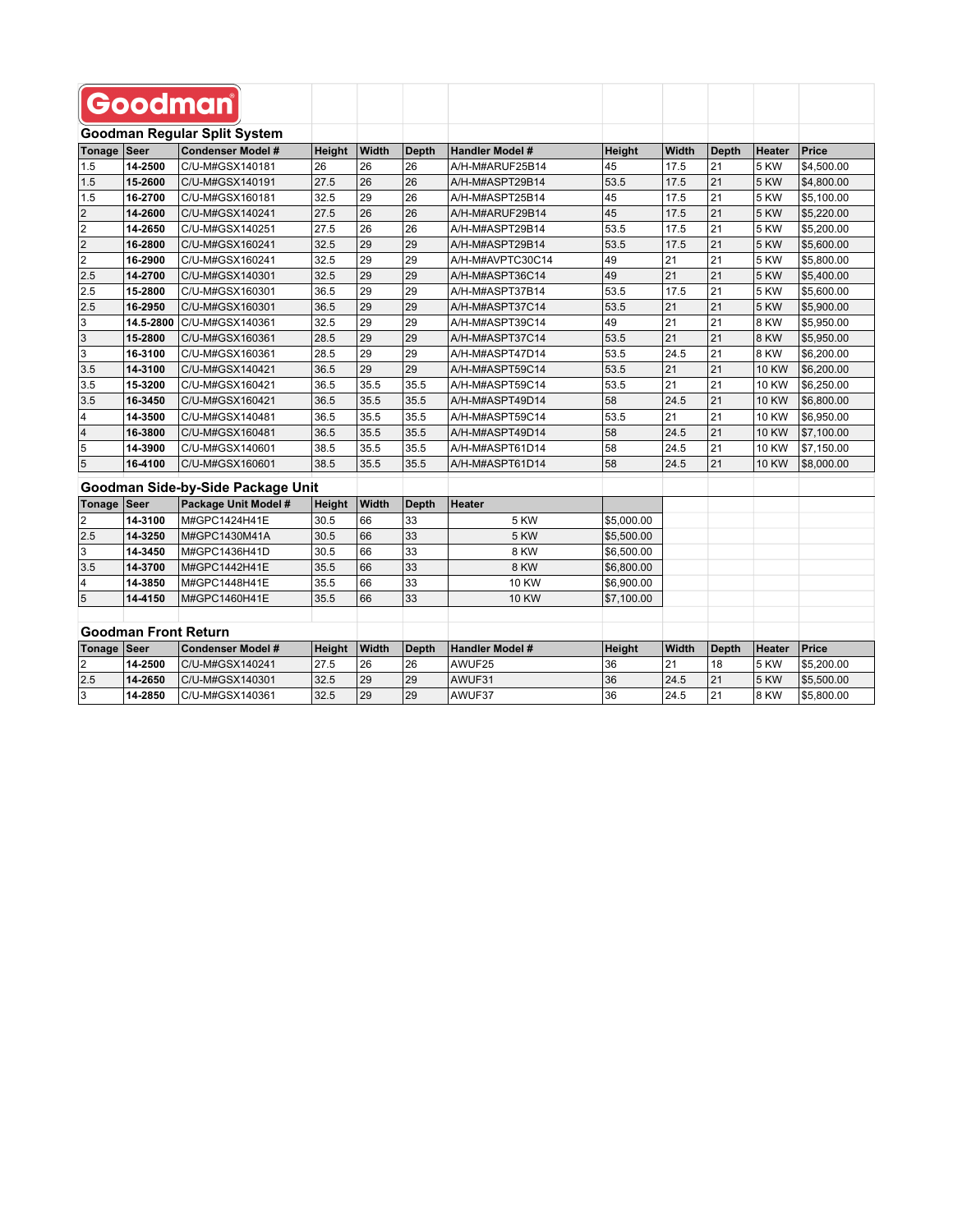| First Co.   |         |          |                                         |      |              |              |  |  |            |
|-------------|---------|----------|-----------------------------------------|------|--------------|--------------|--|--|------------|
|             |         |          | <b>Hydrotech Water Source Heat Pump</b> |      |              |              |  |  |            |
| Tonage Seer |         | New Cost | Water Source HP Model # Height          |      | <b>Width</b> | <b>Depth</b> |  |  | Price      |
| 1.5         | 13-3000 |          | M#WSVC018N2                             | 36.5 | 21.5         | 21.5         |  |  | \$4,800.00 |
| 2           | 13-3200 |          | M#WSVC024N2                             | 36.5 | 21.5         | 21.5         |  |  | \$5,100.00 |
| 2.5         | 13-3400 |          | M#WSVC030N2                             | 140  | 21.5         | 21.5         |  |  | \$5,300.00 |
| 3           | 13-3650 |          | M#WSVC036N2                             | 40   | 21.5         | 21.5         |  |  | \$5,800.00 |
| 3.5         | 13-3800 |          | M#WSVC042N2                             | 43.5 | 21.5         | 26           |  |  | \$5,900.00 |
| 14          | 13-3950 |          | M#WSVC048N2                             | 43.5 | 26           | 26           |  |  | \$7,200.00 |
| 5           | 13-4500 |          | M#WSVC060N2                             | 43.5 | 26           | 26           |  |  | \$8,200.00 |
|             |         |          | <b>Hydrotech Water Source Heat Pump</b> |      |              |              |  |  |            |

| Tonage Seer   |         | New Cost     | Water Source HP Model # Height |      | Width | Depth |  |  | Price      |
|---------------|---------|--------------|--------------------------------|------|-------|-------|--|--|------------|
| 1.5           | 14-3200 |              | M#WSVX018N6                    | 36.5 | 21.5  | 21.5  |  |  | \$5,000.00 |
| $ 2\rangle$   | 14-3350 |              | M#WSVX024N6                    | 36.5 | 21.5  | 21.5  |  |  | \$5,300.00 |
| $ 2.5\rangle$ | 14-3500 |              | M#WSVX030N6                    | 140  | 21.5  | 21.5  |  |  | \$5,500.00 |
| 3             | 14-3650 |              | M#WSVX036N6                    | 140  | 21.5  | 21.5  |  |  | \$6,000.00 |
| 3.5           | 14-3800 |              | M#WSVX042N6                    | 43.5 | 21.5  | 26    |  |  | \$6,200.00 |
| 14            | 14-4450 |              | M#WSVX048N6                    | 43.5 | 26    | 26    |  |  | \$7,500.00 |
| 15            | 14-5000 |              | M#WSVX060N6                    | 43.5 | 26    | 26    |  |  | \$8,500.00 |
|               |         | <b>BOSCH</b> |                                |      |       |       |  |  |            |

|             |         |          | Bosch/FHP Water Source Heat Pump |      |              |       |  |  |             |
|-------------|---------|----------|----------------------------------|------|--------------|-------|--|--|-------------|
| Tonage Seer |         | New Cost | Water Source HP Model # Height   |      | <b>Width</b> | Depth |  |  | Price       |
| 1.5         | 13-3250 |          | <b>M#SV0181VTN</b>               | 32.5 | 21.5         | 21.5  |  |  | \$5,700.00  |
| 12          | 13-3500 |          | M#SV0241VTN                      | 40   | 21.5         | 21.5  |  |  | \$6,200.00  |
| 2.5         | 13-3600 |          | M#SV0301VTN                      | 140  | 21.5         | 21.5  |  |  | \$6,400.00  |
| 13          | 13-3900 |          | M#SV0361VTN                      | 43.5 | 21.5         | 26    |  |  | \$7,000.00  |
| 3.5         | 13-4120 |          | <b>M#SV0421VTN</b>               | 43.5 | 21.5         | 26    |  |  | \$7,100.00  |
| 14          | 13-4800 |          | M#SV0481VTN                      | 45.5 | 24           | 32.5  |  |  | \$8,600.00  |
| 15          | 13-5500 |          | M#SV0601VTN                      | 45.5 | 24           | 32.5  |  |  | \$10,100.00 |